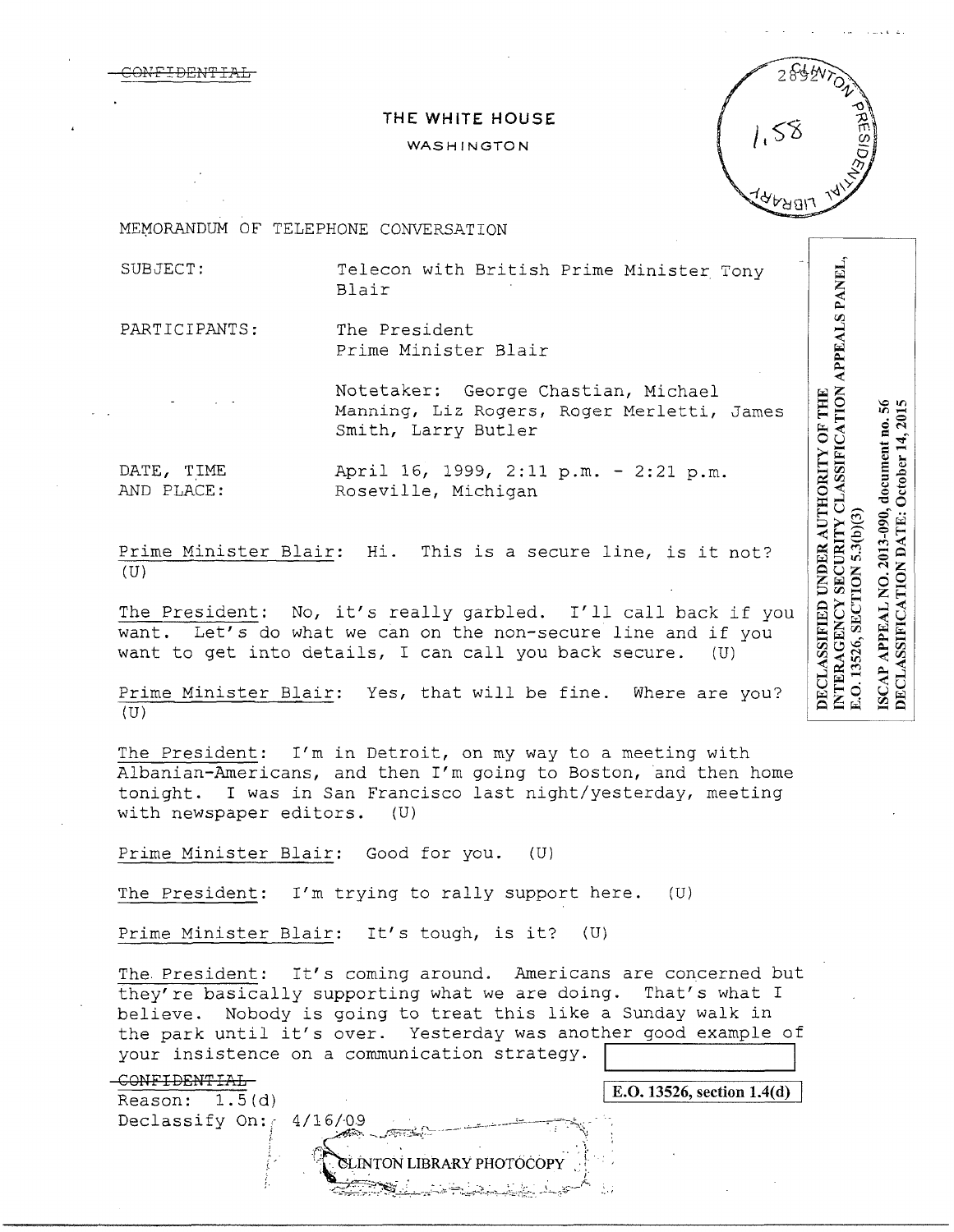COMFIDENTIAL 2

## **E.O. 13526, section 1.4(d)**

 $\sqrt{t}$ was a terrible thing, but in the Gulf War, we had soldiers killed by friendly fire where the Americans and British were. So even in a relatively small conflict, these kinds of things happen. We can't lose the forest for the trees.  $(2)$ 

Prime Minister Blair: Absolutely right.

### **E.O. 13526, section 1.4(b)(d)**

The President: That's what I said yesterday. I was very strong with the newspaper editors -- you know I completely agree with you. We're on the same page. We'll get the briefing sorted out there.  $\cancel{\mathcal{C}}$ 

Prime Minister Blair: I'll tell you what I have done. I have done a note, which is longish, which sets out all my thoughts, concerns, suggestions on this, on everything we are doing. If it's okay with you, I will fax it over to you on a secure fax. .ket

The President: Good. Are we going to get together on Thursday?  $(U)$ 

Prime Minister Blair: Yes, I think. (U)

The President: Do you want to spend the night at the White House? Or at Blair House, if you want. I won't get in until 1 a.m., and you may want to be in bed by then, but it's your option. You can sleep in the same bed Churchill did.  $+ef$ 

Prime Minister Blair: I hope it's appropriate. (U)

The President: As long as you don't parade around naked before the bath. You're too young and too trim. (U)

Prime Minister Blair: I'm getting older in this bloody job. Bill, that is great, and then we can meet Thursday morning. I will get this information over to you | E.O. **13526, section l.4(b)(d)** I'm going there Tuesday to talk

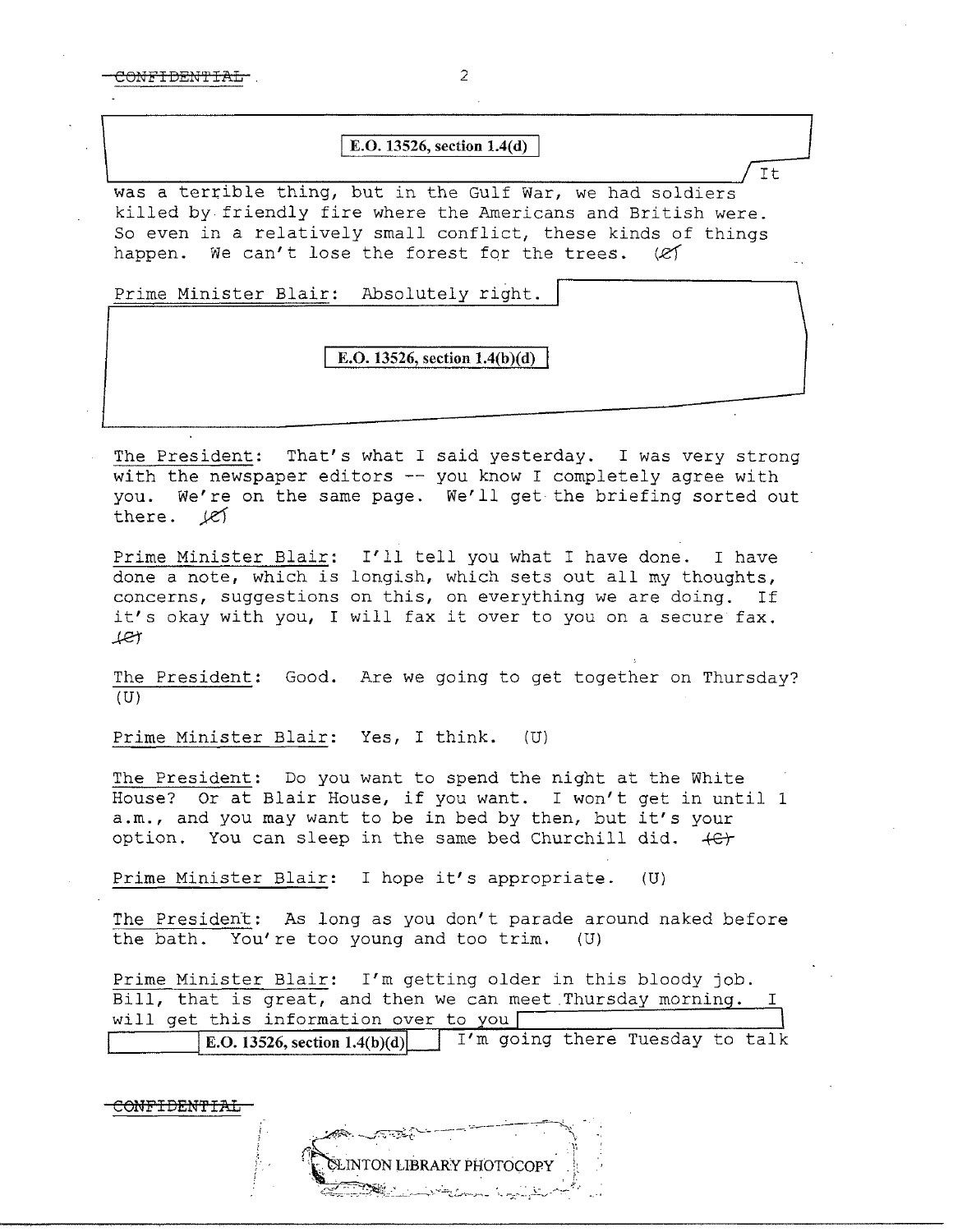to people, and to SACEUR as well, to get a real fix on what is happening before the summit. ( $\cancel{c}$ 

The President: That's a very good idea. When you come here, I'd like to develop a strategy on how to work with the others, including some of the smaller countries. I think a little effort on the side could get us a strong voice in making those folks feel included. Between the two of us, I think we can touch most people.  $\ldots$  all of that.../ **E.O. 13526, section 1.4(d)** 

I probably need to call him.  $(R)$ 

**Prime Minister Blair: IE.O. 13526, section 1.4(b)(d)** 

The President:

CONFIDENTIAL

**E.O. 13526, section 1.4(d)** 

Prime Minister Blair:

**E.O. 13526, section 1.4(b)(d)** 

The President: That is what I think. In Detroit, we had 40,000 Albanians and a whole bunch of Serbs. The Albanians were outside demonstrating, and I said we have no fight with the Serbian people; they were our allies in World War II and most don't have a clue what Milosevic has done in their name in Kosovo. I said that was the proper way to express disagreement, not by killing. We have to be upbeat and resolute. It is important to be determined, but not too damned grim, either. We have to keep spirits up. We're in this world where people expect instantaneous results. We need to act like this started the day before yesterday and not twenty years ago.  $+e^+$ 

| Prime Minister Blair: I think that is right. |
|----------------------------------------------|
| E.O. 13526, section $1.4(b)(d)$              |

The President: If you want me to do any more, like talking to Solana or Wes Clark, let me know. I thought it would be less abrasive to everybody if I didn't lead the charge, and it seems to have worked out well; but I'll be happy to follow up. *.+er-*